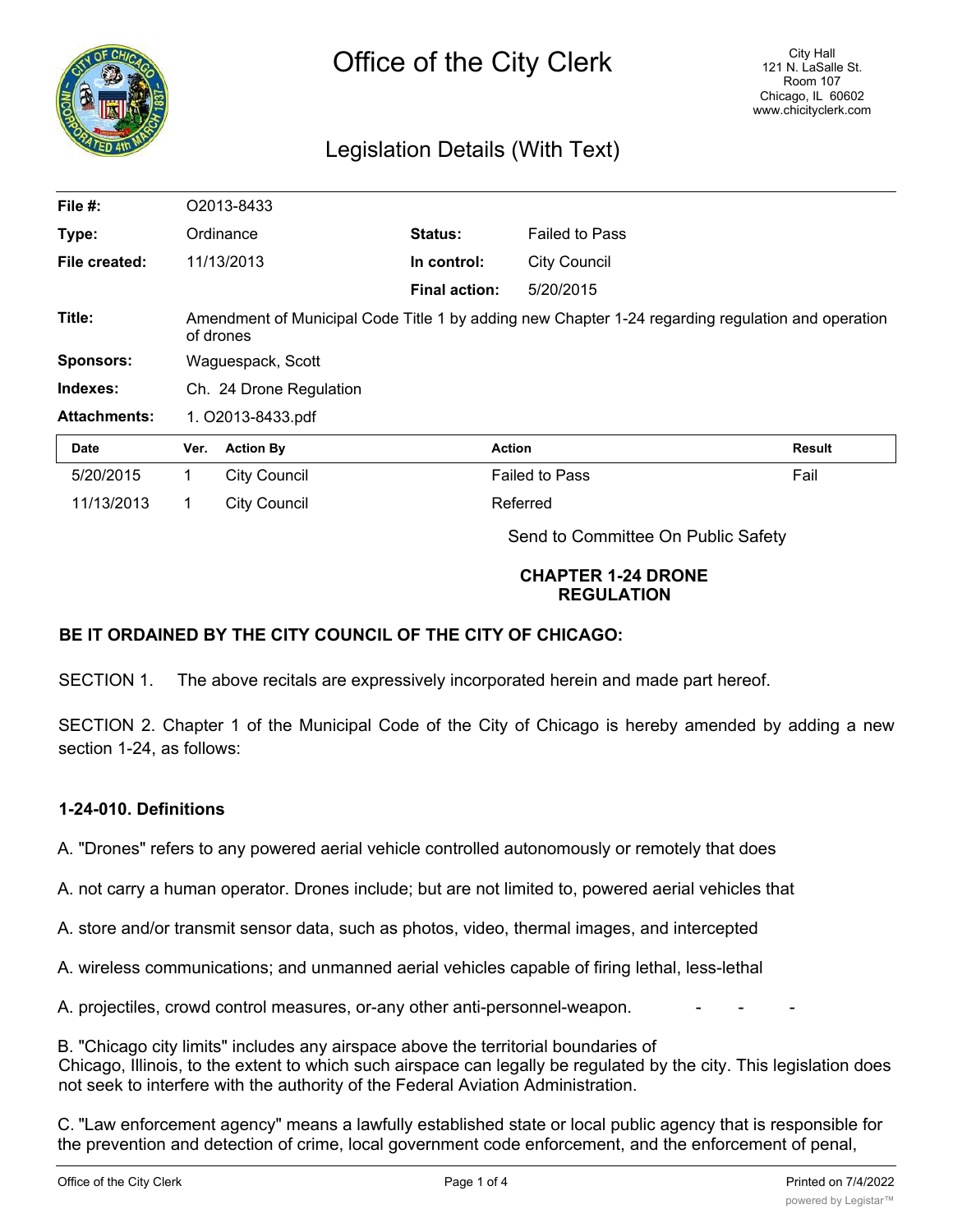#### **File #:** O2013-8433, **Version:** 1

traffic, regulatory, game, or controlled substance laws.

D. "Personal information" means information about an individual including but not limited to their effects, papers, affiliation with religious or political ideologies or groups, biometric information, movements, address, or administrative information such as social security number or agency-issued identification.

E. "Surveillance" means the monitoring or close observation of an individual or group for the purpose of gathering information related to possible or suspected criminal activity by that person or by someone else.

F. "Anti-personnel weapon" means any projectile, chemical, electrical, directed-energy (visible or invisible), or other device designed to harm, incapacitate, or otherwise negatively impact a human being.

## **1-24-020. DRONE USE PROHIBITED; EXCEPTIONS**

The use of drones in Chicago is prohibited except as follows: Non law-

#### enforcement use exception

A. It shall be lawful under this section to operate a drone for non law-enforcement purposes,

**l**

including search and rescue missions, fire response, hazardous material spills, and natural disaster response, under the following situations:

1. A non-law enforcement mission exception shall apply for response to an emergency situation that:

- a) does not involve criminal activity or the possibility of criminal investigation;
- b) presents immediate danger of death or serious physical injury to any person;

c) would entail significantly reduced risks of danger of death or serious physical injury through use of a drone; AND

d) cannot be resolved through the use of alternative response technology such as helicopters because alternative technology is either not as effective or prohibitively expensive.

2. A non law-enforcement mission exception shall apply for specific:

(a) fire prevention or response in cooperation with local, state, or federal fire

 $-$ <sub>au</sub>t<sub>nor</sub>iti<sub>eSf</sub>  $-$  -

b) hazardous material spill response in cooperation with relevant local, state, or federal authorities; AND

c) natural disaster response in cooperation with relevant local, state, or federal authorities.

- 3. In no case shall any non law-enforcement mission exception apply to a mission that:
	- a) intends to collect personal information; OR
	- b) is likely to incidentally collect personal information.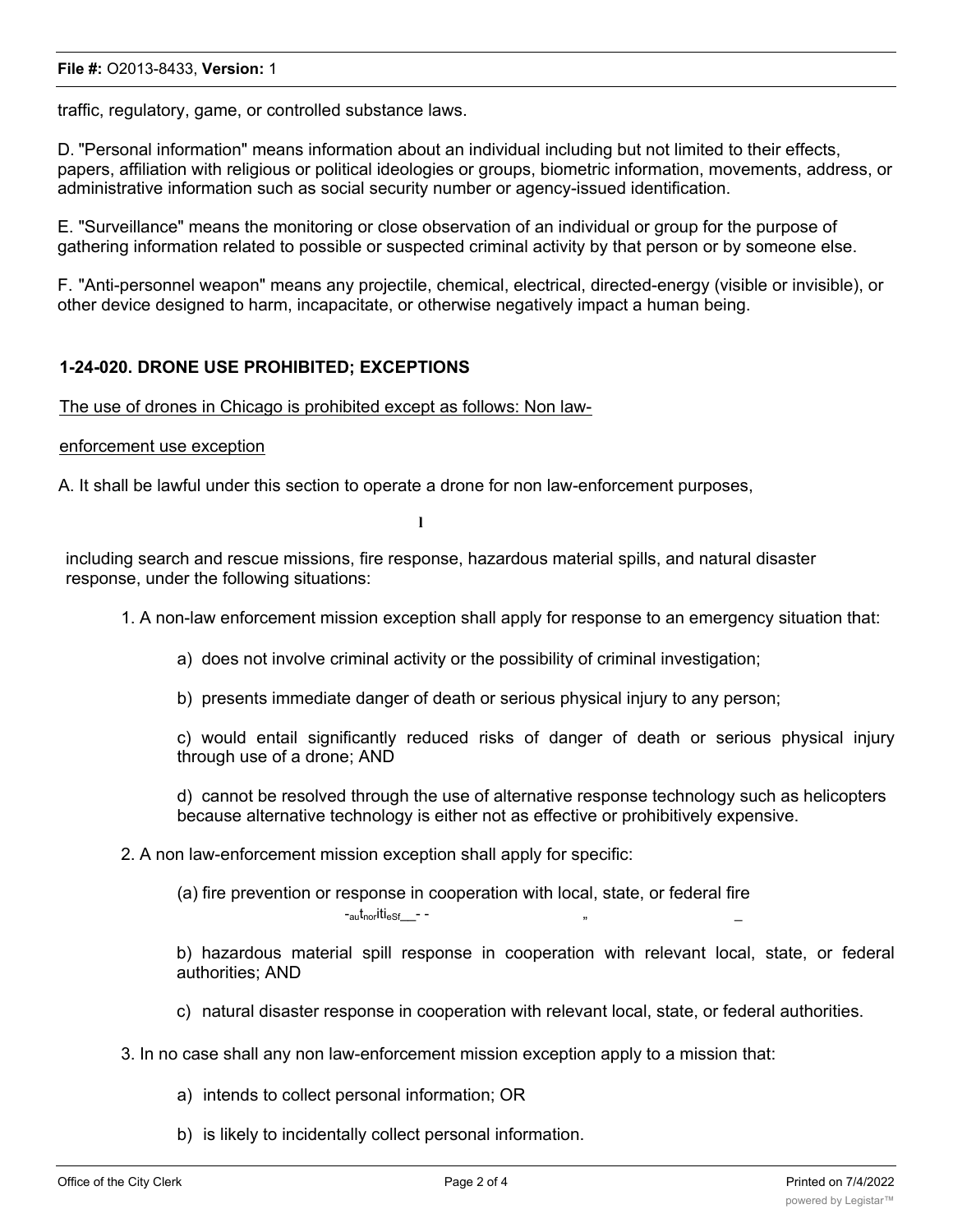4. All missions conducted under a non law-enforcement exception must include:

(a) post-flight, removal and deletion process of any information unrelated to the specific emergency situation

#### Law enforcement use; exception

B. It shall be lawful under this section to operate a drone for law-enforcement purposes;

1. To counter a high risk of a terrorist attack by a specific individual or organization if the United States Secretary of Homeland Security determines that credible intelligence indicates that there is a risk and a proper search warrant is obtained.

#### Ban on weaponization

C. Under absolutely no circumstances shall a drone be affixed with any anti-personnel weapons or any other crowd control instruments

## **1-24-030. LIMITATIONS OF POWER**

A. No law enforcement agency shall:

1. conduct any aerial surveillance of any person or property within Chicago city limits except as authorized by a warrant issued in compliance with section B of Chapter 1-24-020.

2. Use data obtained via drone use to support a declaration of probable cause or otherwise justify or further an investigation except as authorized by a warrant issued in compliance with section B of Chapter 1-24-020.

# 1-24-040. PROCESS FOR ACQUISITION OF A DRONE s

A. No agency or department of Chicago shall purchase, lease, borrow, or otherwise acquire the use of a drone without engaging in the following process:

1. The agency or department shall inform the City Council of their intention to purchase, lease, borrow, or otherwise acquire the use of a drone;

2.The agency or department shall provide a full accounting of the amount and source of funds required for the acquisition, including but not limited to cost of purchase or lease, staff hours devoted to the acquisition and use of the drone and training the operator(s) of the drone;

3. The Chicago City Council shall place the acquisition on the next meeting of the full City Council or shall move the item to the appropriate committee;

4.The full City Council or the appropriate committee shall provide no less than one week notice to the public of the intended acquisition and shall provide opportunity for public comment in an open and public meeting; AND

5.The full City Council shall vote on the intended acquisition in an open and public meeting; AND